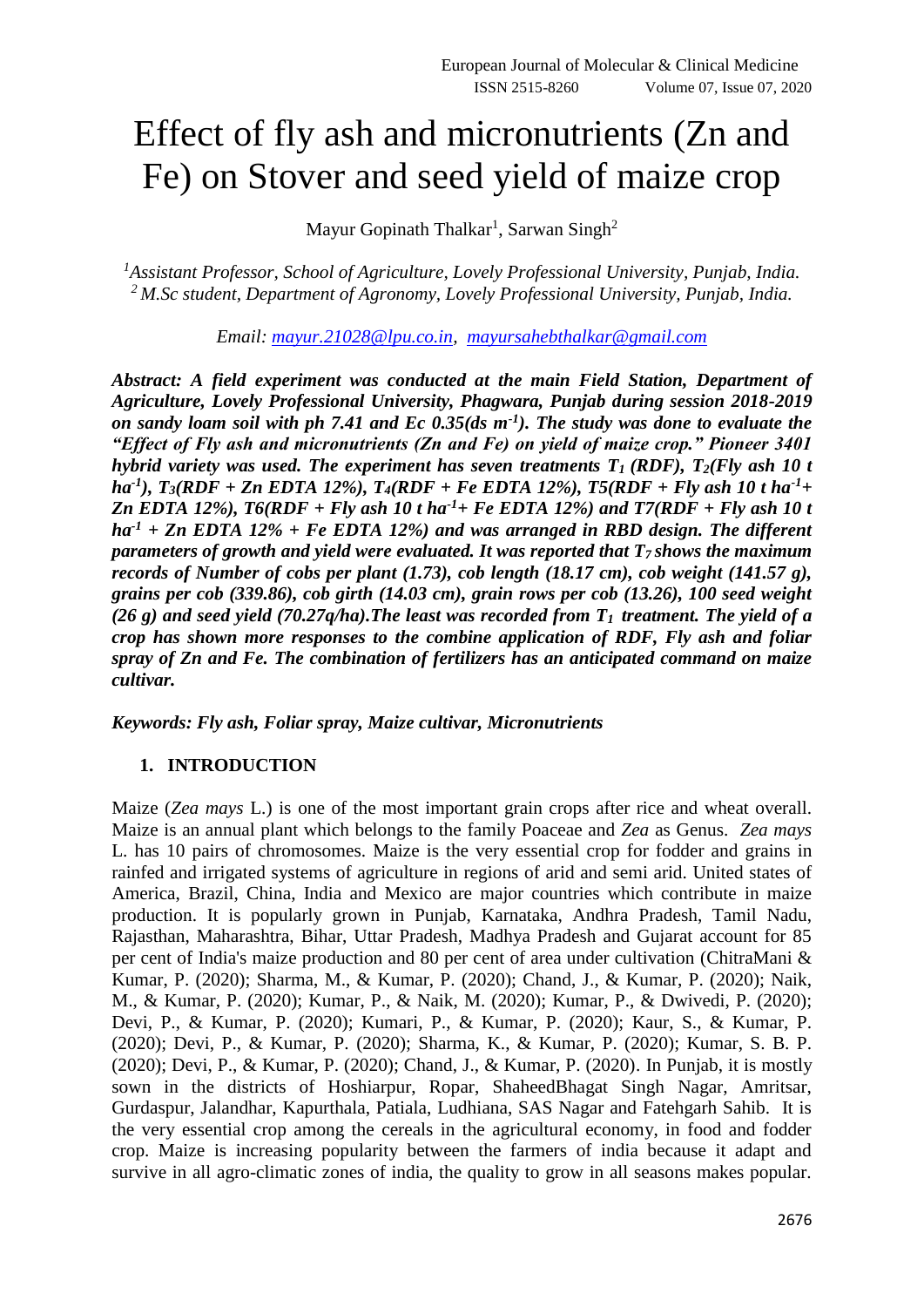Due to its high yielding and all other qualities it is also called as "Queen of Cereals"Maize occupied an important place as food for human (25%), poultry feed (52%), animal food (11%), starch (10%) and brewery (2%). Maize is also cheap source of home heating furnaces have been developed which uses maize kernels or wood pellets or cherry pits as a fuel. They feature a large hopper that feeds the uniformly sized maize kernels into fire. Maize is also used for gaining feed stock for the production of ethanol fuel. Ethanol is mixed with gasoline to decrease the amount of pollutants emitted when used to fuel in the motor vehicles .In India, maize contributes about 9% for the basket of national food and about Rs.100 billion to the GDP of agriculture and it also create employment for the more than 100 million man days at the farms and in industrial and agricultural sector **(Mahajhan V, 2016;** Kumar, P. (2019); Kumar, D., Rameshwar, S. D., & Kumar, P. (2019); Dey, S. R., & Kumar, P. (2019); Kumar et al. (2019); Dey, S. R., & Kumar, P. (2019); Kumar, P., & Pathak, S. (2018); Kumar, P., & Dwivedi, P. (2018); Kumar, P., & Pathak, S. (2018); Kumar et al.,2018; Kumar, P., & Hemantaranjan, A. (2017); Dwivedi, P., & Prasann, K. (2016). Kumar, P. (2014); Kumar, P. (2013); Kumar et al. (2013); Prasann, K. (2012); Kumar et al. (2011); Kumar et al. (2014**).**In the recent time of progressive or sustainable agriculture farmers creates a big interest in the use of fly ash in agricultural fields for gaining a crop production, soil health and regenerating wastelands **(Pathan et al. 2003)**.

#### **2. MATERIALS AND METHODS**

The present investigation was carried out at the departmental farms of Lovely Professional University, Punjab. The experimental site is located at a latitude of 31.24 ° and longitude of 75.70° as map coordinates along with altitude of 232 m above sea level. The soil experimental field was sandy loam in texture, well fertile and free from weeds. Initial nutrient evaluation of soil revealed medium level of organic carbon, available nitrogen and available P and K. The experiment was divided in to seven treatments replicated thrice and laid out in a Randomized Block design. Maize variety P- 3401 was used at a recommended seed rate of 20 kg/ha. Treatments comprised of T<sub>1</sub> (RDF), T<sub>2</sub>(Fly ash 10 t ha<sup>-1</sup>), T<sub>3</sub>(RDF + Zn EDTA 12%),  $T_4(RDF + Fe EDTA 12\%)$ ,  $T5(RDF + Fly \text{ ash } 10 \text{ t} \text{ ha}^{-1} + Zn EDTA 12\%)$ ,  $T6(RDF + Fly \text{ ash } 10 \text{ t} \text{ ha}^{-1} + Zn EDTA 12\%)$ 10 t ha<sup>-1</sup>+ Fe EDTA 12%) and T7(RDF + Fly ash 10 t ha<sup>-1</sup> + Zn EDTA 12% + Fe EDTA 12%).Seed rate, fertilizer doze and cultural practices followed were as per the recommended package of practices for maize (**Anonymous, 2013**). Observations were recorded on plant growth, seed yield and nutrient uptake by plant.

#### **Statistical analysis**

The treatments were subjected to statistical analysis using SPSS v.21 software and Duncan Multiple Range Test was applied to derive the homogenous sets.

### **3. RESULTS AND DISCUSSION**

#### **Yield parameters**

Data pertaining to No. of Cobs of maize under effect of flyash and micronutrients is expressed in Tables of yield parameters. From the perusal of the data, it is evident that maximum no. of cobs (1.73) was recorded with the application of RDF + fly ash +  $Zn$  + Fe  $(T<sub>7</sub>)$  whereas no. of cobs (1.20) was recorded under control. Maximum cob length (18.17 cm) were recorded under the treatment  $T_7$  whereas minimum cob length (15.16cm) was recorded under control. Both number of cobs and cob length were recorded maximum where RDF + fly ash  $+ Zn + Fe$  was applied. **Qadir** *et al.* (2013) resulted highest result with combination of three micronutrients. **Mahmoud** *et al.* **(2006)** also reported that micronutrients when applied in foliar spray show maximum results. Zn plays major role when applied in combination with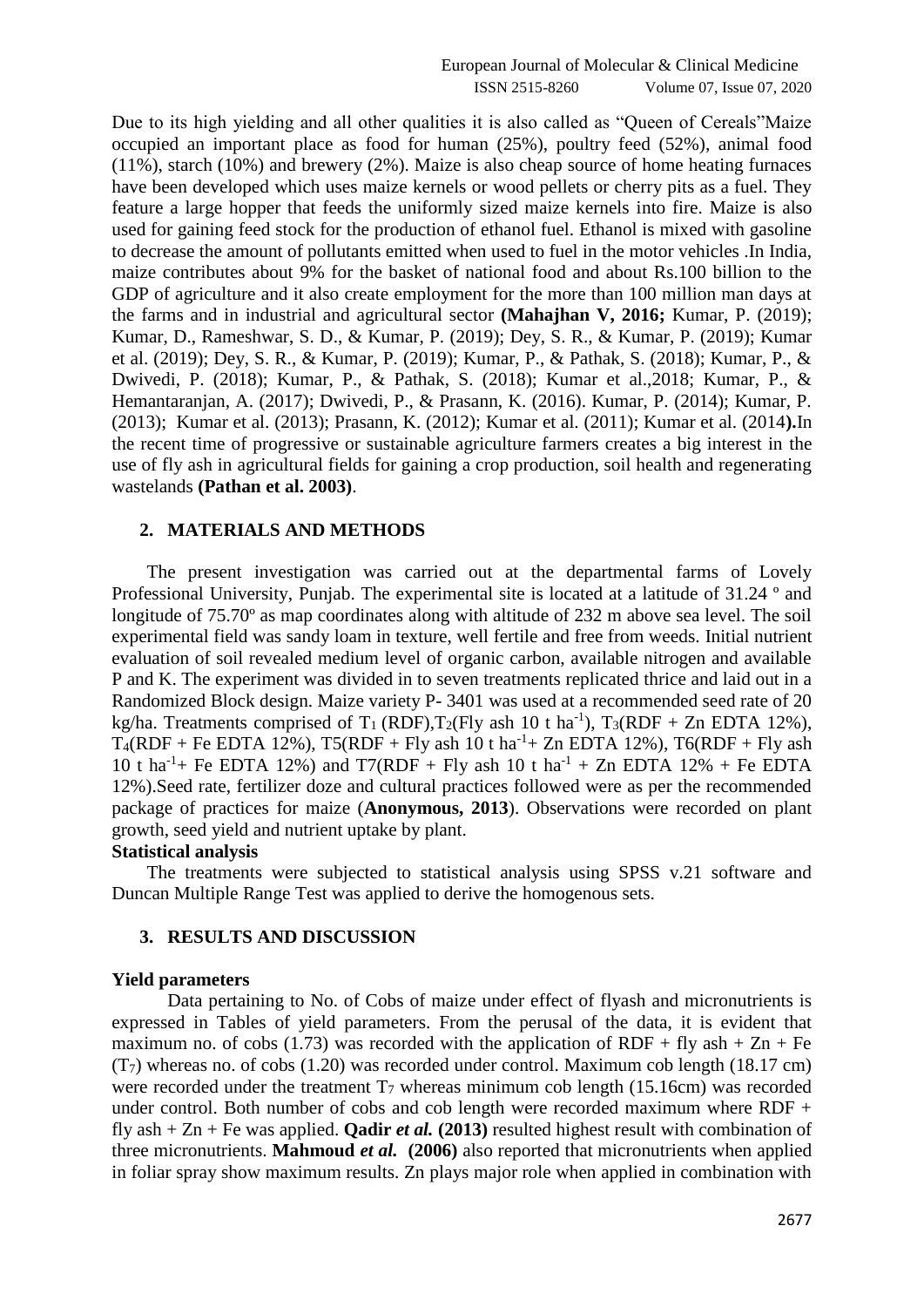others. Maximum cob weight (141.57 g) was recorded with the application of RDF + fly ash + Zn + Fe (T<sub>7</sub>). Maximum grains /cob(339.86) was recorded with the application of RDF + fly ash + Zn + Fe (T<sub>7</sub>) whereas minimum grains/cob (304.93) were recorded under control (T<sub>1</sub>).

An inquisition of the data reveals that maximum cob girth (14.03 cm) of maize crop under different treatments was recorded with the application of RDF + fly ash + Zn + Fe  $(T_7)$ whereas minimum cob girth (12.23) was recorded under treatment  $(T_1)$ . Maximum grain rows per cob (13.26) was recorded with the application of  $RDF + fly$  ash  $+ Zn + Fe$ . Whereas minimum grain rows per cob (11.20) was recorded under control treatment. Maximum Test weight of 100 seeds (26.00 gm) was recorded with the application of RDF + fly ash + Zn + Fe  $T_7$  whereas minimum test weight (23.02) of maize crop treatments was recorded under control treatment. Maximum seed yield (70.27 q/ha.) was recorded with the application of RDF + fly ash +  $Zn$  + Fe(T<sub>7</sub>) whereas minimum seed yield was recorded under treatment  $(T_1)$ . It is noteworthy to mention here that, with use of micronutrients yield of maize plant get increased **Tariq** *et al.*(2014)Stover yield (75.57 q/ha) was obtained maximum under the application RDF + fly ash + Zn + Fe  $(T_7)$  whereas Lowest stover yield (69.28 q/ha) was recorded under control  $(T_1)$ . Arune *et al.*(2006) also resulted that with foliar spray of ZnSO<sub>4</sub> (0.5%) and urea (2%) gave higher results of growth and yield Maximum harvest index (48.70) was recorded with the application of RDF  $(T_1)$  whereas minimum harvest index  $(48.18)$  was recorded under treatment  $(T<sub>7</sub>)$ .

## **Test weight (g)**

| <b>Treatments</b> | Test weight (100 seeds)          |
|-------------------|----------------------------------|
| T1                | $23.02$ <sup>f</sup> $\pm$ 0.078 |
| T <sub>2</sub>    | $23.56^{\rm e} \pm 0.070$        |
| T <sub>3</sub>    | $24.40^{\text{cd}} \pm 0.239$    |
| <b>T4</b>         | $24.12^{d} \pm 0.064$            |
| T <sub>5</sub>    | $25.32^{b} \pm 0.130$            |
| T <sub>6</sub>    | $24.73^{\rm C}$ ±0.033           |

**Table: 1 Effect of fly ash and micro nutrient on test weight of maize**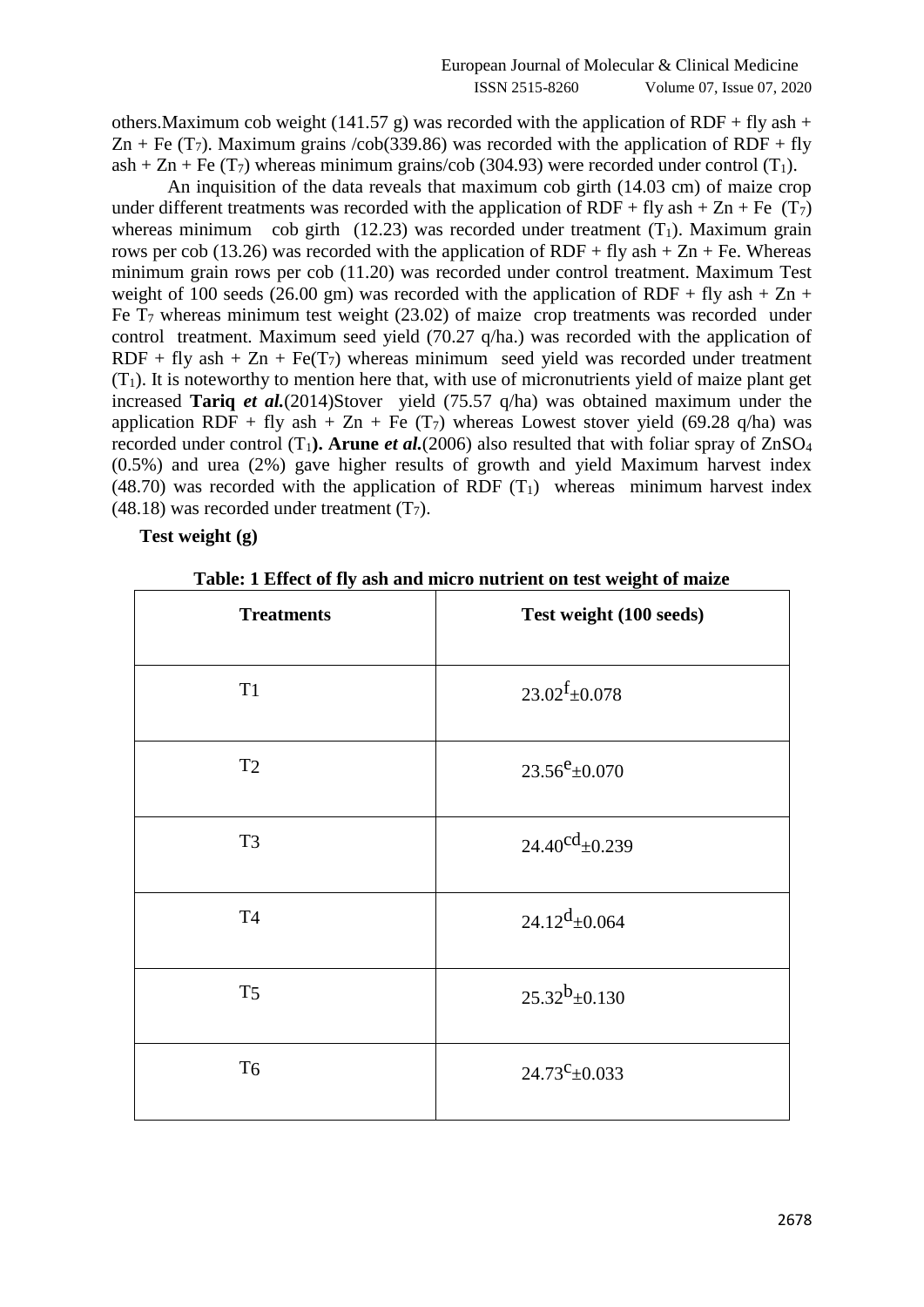| T7             | $26.00^a \pm 0.058$ |
|----------------|---------------------|
| C <sub>D</sub> | 0.31                |
| S.E(M)         | 0.10                |

According to DMRT (Duncan's multiple range test) the mean followed by different letters are significantly different at  $p < 0.05$ , for separation of means.

 $T1$ : RDF,  $T2$ : RDF + fly ash,  $T3$ : RDF + Zn (EDTA),  $T4$ : RDF + Fe (EDTA),  $T5$ : RDF + fly ash + Zn,  $T_6$ : RDF + fly ash + Fe and  $T_7$ : RDF + fly ash + Zn + Fe

Table 1 showing Test weight is measured by weighing 100 seeds of maize cob to evaluate the crop seed yield and recorded the maximum test weight (26.00 g) under the treatment T7 (RDF+ fly ash + Zn + Fe) which was followed by Treatment T5 (RDF + fly ash + Zn) having test weight (25.32 g) and the minimum test weight (23.02 g) was recorded under the treatment T1 (RDF). Mahmoud *et al.* (2006) also reported that micronutrients when applied in foliar spray show maximum results. Zn plays major role when applied in combination with others. Qadir *et al.* (2013) resulted highest result with combination of three micronutrients Seed yield  $(q \text{ ha}^{-1})$ 

| <b>Treatments</b> | Seed yield (q ha <sup>-1</sup> ) |
|-------------------|----------------------------------|
| T1                | 65.78g±0.027                     |
| T2                | $66.57$ <sup>f</sup> $\pm$ 0.026 |
| T3                | $68.16^{d} \pm 0.044$            |
| T4                | $67.73^e \pm 0.32$               |
| T5                | $69.55^b \pm 0.133$              |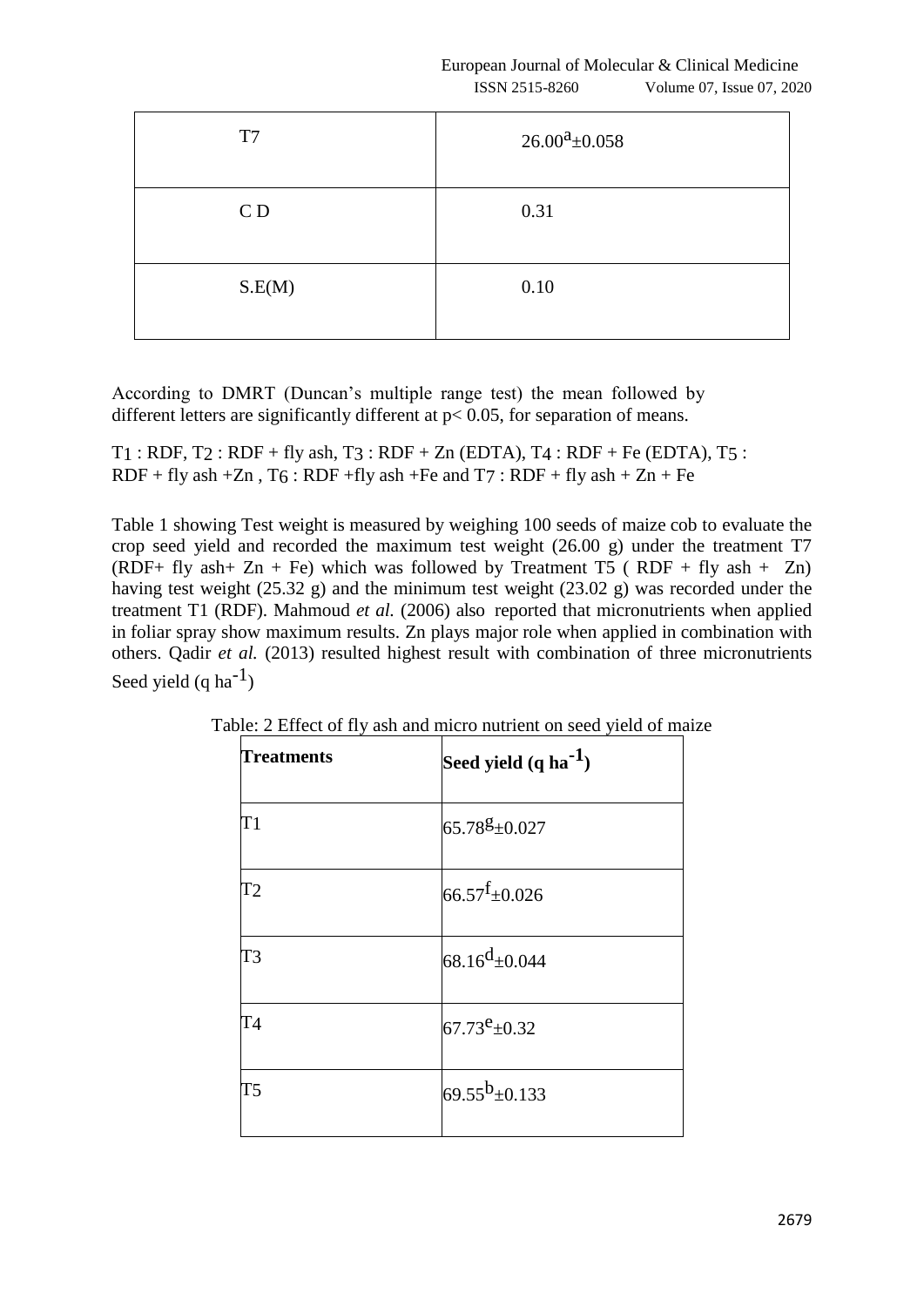| T <sub>6</sub> | 68.63 $c_{\pm 0.216}$           |
|----------------|---------------------------------|
| T7             | $70.27^{\text{a}}\text{+}0.087$ |
| CD             | 0.252                           |
| S.E(M)         | 0.081                           |

According to DMRT (Duncan's multiple range test) the mean followed by different letters are significantly different at  $p < 0.05$ , for separation of means.

 $T1$ : RDF,  $T2$ : RDF + fly ash,  $T3$ : RDF + Zn (EDTA),  $T4$ : RDF + Fe (EDTA),  $T5$ : RDF + fly ash + Zn, T6 : RDF + fly ash + Fe and  $T7$  : RDF + fly ash + Zn + Fe

# **Effect of fly ash and micro nutrient on the Yield (q ha-1 )**

The table 2 shows the maximum seed yield ( $70.27q$  ha<sup>-1</sup>) under the treatment T7 (RDF+ fly ash+ Zn + Fe) which was followed by Treatment T5 (RDF + fly ash + Zn) having seed yield (69.55 q ha<sup>-1</sup>) and the minimum seed yield  $(65.78 \text{ q ha}^{-1})$  was recorded under the treatment T1 (RDF). **Tariq** *et al.* **(2014)** concluded that with use of micronutrients yield of maize plant get increased. **Rakesh** *et al***. (2015)** revealed that with zinc application results are better.

## **Stover yield (q ha-1 )**

| <b>Treatments</b> | Tublet of the control with the metro human on biover years of manne<br>Stover yield $(q \, ha^{-1})$ |
|-------------------|------------------------------------------------------------------------------------------------------|
| T1                | $69.28 \text{f}_{\pm}0.13$                                                                           |
| T <sub>2</sub>    | $70.34^e \pm 0.21$                                                                                   |
| T <sub>3</sub>    | $71.81^{d} \pm 0.07$                                                                                 |
| <b>T4</b>         | $71.64$ <sup>d</sup> $\pm$ 0.12                                                                      |

**Table: 3 Effect of fly ash and micro nutrient on Stover yield of maize**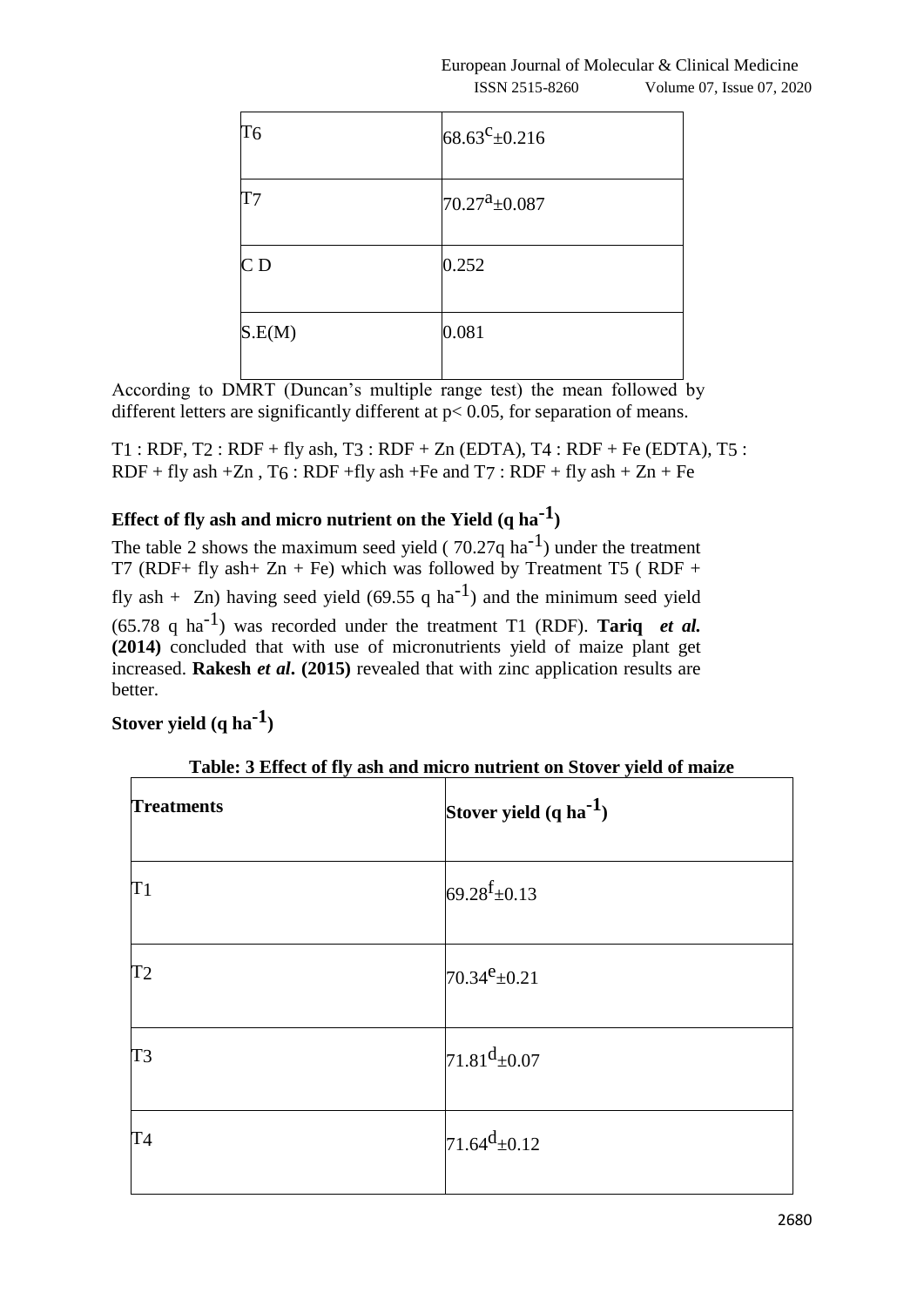| T <sub>5</sub> | $73.63^{b} \pm 0.78$  |
|----------------|-----------------------|
| T <sub>6</sub> | $72.63^{\circ}$ ±0.05 |
| T7             | $75.57^a \pm 0.181$   |
| CD             | 0.442                 |
| S.E(M)         | 0.142                 |

According to DMRT (Duncan's multiple range test) the mean followed by different letters are significantly different at  $p < 0.05$ , for separation of means.

 $T1$ : RDF,  $T2$ : RDF + fly ash,  $T3$ : RDF + Zn (EDTA),  $T4$ : RDF + Fe (EDTA),  $T5$ :  $RDF + fly$  ash  $+Zn$ ,  $T6$ :  $RDF + fly$  ash  $+Fe$  and  $T7$ :  $RDF + fly$  ash  $+ Zn + Fe$ 

# **Effect of fly ash and micro nutrient on the stover yield (q ha-1 )**

Table 3 show Data pertaining to Stover yield of maize under the effect of fly ash and micronutrient treatments is prescribed in the table 4.12. Which shows the highest Stover yield (75.57 q ha<sup>-1</sup>) of maize under the treatment T7 (RDF + fly ash + Zn + Fe) which was followed by the treatment T5 (RDF + fly ash + Zn) having (73.63 q ha<sup>-1</sup>) and the minimum stover yield (69.28 q ha<sup>-1</sup>). **Ananda and Patil (2007)** shows that with application of micronutrients in combination results in increased straw and grain yield. . **Arune** *et al.* **(2006)**  also resulted that with foliar spray of ZnSO4 (0.5%) and urea (2%) gave higher results of growth and yield.

## **CONCLUSION-:**

- $\triangleright$  The application of RDF with the combination of fly ash and foliar spray of Zn and Fe (EDTA) showed maximum results to growth, yield and economics of a maize crop.
- $\triangleright$  The study evaluated that foliar application of micronutrients in EDTA form showed quick results in maize crop growth and yield.
- $\triangleright$  Combination of micronutrient spray along with fly ash gives maximum yield and maximum profit to the farmer and less cost of cultivation of the maize crop.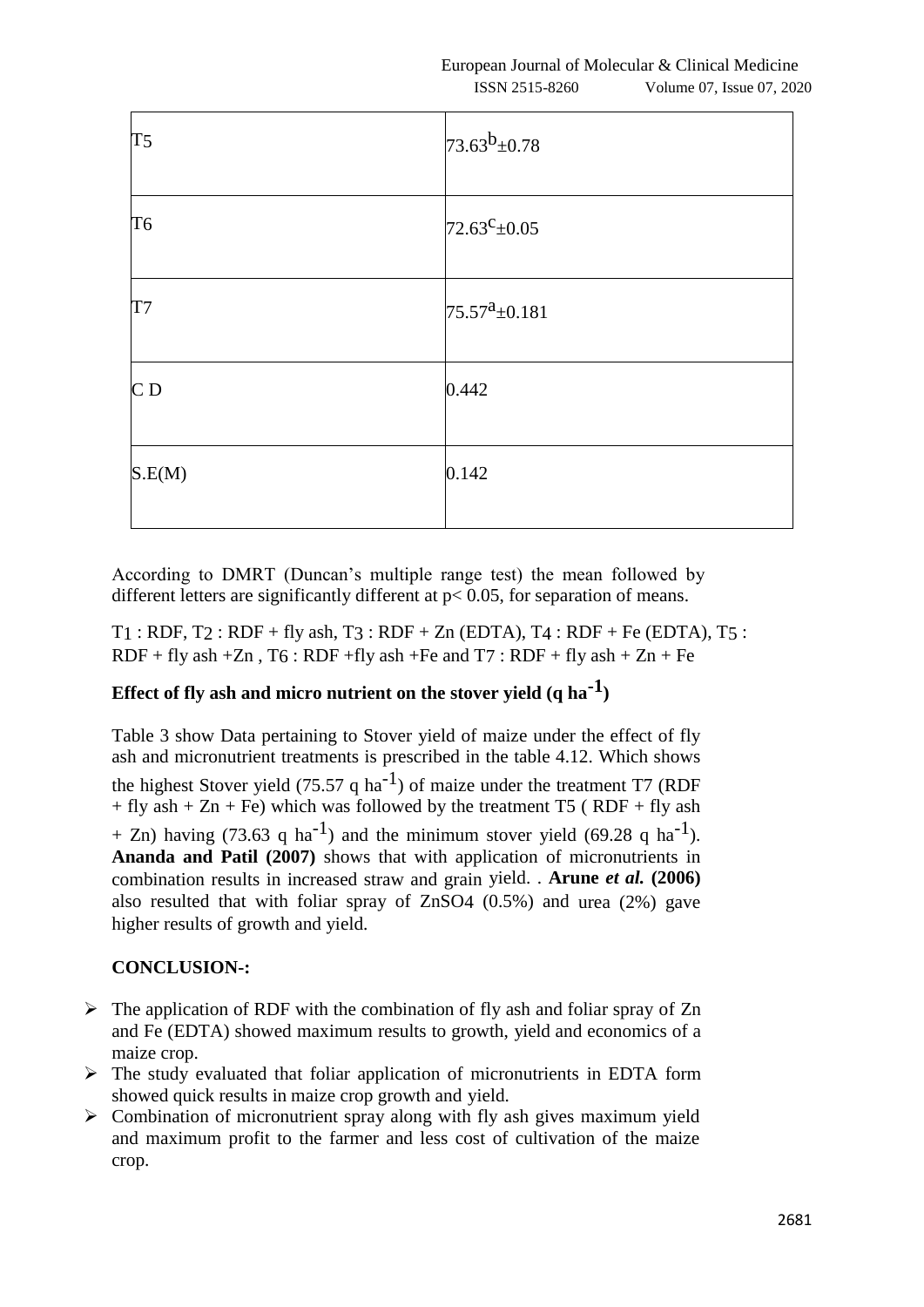#### **REFERENCES**

- [1] Arune M, Veeragavaiah R and Chandrasekhar K, 2006. Productivity and quality of maize (Zea mays L.) as affected by foliar application of urea and zinc sulphate at flowering. *The Andhra Agricultural Journal,* 53 (1& 2), 17-19.
- [2] Mahajan V, Yadav O P, Kumar P, Kumar B, GK, C, Kaul J &Shekhar M 2016. Maize AICRP *Annual Progress Report.kharif* -2015
- [3] Mahmoud, M S, 2006. Effect of trace-nutrient foliar fertilizer on nutrient balance, growth, yield and yield components of two cereal crops. *Pakistan JOURNAL Biological Science.* 4(7), 770-774.
- [4] Pathan, S M, Aylmore, L A G, & Colmer, T D (2003). Soil properties and turf growth on a sandy soil amended with fly ash. *Plant and soil*, *256*(1), 103-114.
- [5] Qadir, J, I U Awan, Baloch. M S, Shah I H, Nadim M A, Saba N and Bakhsh I 2013. Application of micronutrients for yield enhancement in rice. *Gomal University Journal of Research,* 29(2), 9-16.
- [6] Tariq, A, Anjum, S A, Randhawa, M A, Ullah, E, Naeem, M, Qamar, R, Ashraf, U and Nadeem, M, 2014. Influence of Zinc Nutrition on growth and yield behaviourof maize (Zea mays L*.) hybrids. American Journal of Plant Science.* 5, 2646-2654.
- [7] ChitraMani, P. K. (2020). Evaluation of antimony induced biochemical shift in mustard. Plant Archives, 20(2), 3493-3498.
- [8] Sharma, M., & Kumar, P. (2020). Biochemical alteration of mustard grown under tin contaminated soil. Plant Archives, 20(2), 3487-3492.
- [9] Chand, J., & Kumar, P. (2020). Yield attribute shift of mustard grown under cadmium contaminated soil. Plant Archives, 20(2), 3518-3523.
- [10] Naik, M., & Kumar, P. (2020). Role of growth regulators and microbes for metal detoxification in plants and soil. Plant Archives, 20(2), 2820-2824.
- [11] Kumar, P., & Naik, M. (2020). Biotic symbiosis and plant growth regulators as a strategy against cadmium and lead stress in chickpea. Plant Archives, 20(2), 2495-2500.
- [12] Kumar, P., & Dwivedi, P. (2020). Lignin estimation in sorghum leaves grown under hazardous waste site. Plant Archives, 20(2), 2558-2561.
- [13] Devi, P., & Kumar, P. (2020). Concept and Application of Phytoremediation in the Fight of Heavy Metal Toxicity. Journal of Pharmaceutical Sciences and Research, 12(6), 795-804.
- [14] Kumari, P., & Kumar, P. (2020). Trichoderma fungus in mitigation of rhizosphere arsenic: with special reference to biochemical changes. Plant Archives, 20(2), 3512- 3517.
- [15] Kaur, S., & Kumar, P. (2020). Ameliorative effect of trichoderma, rhizobium and mycorrhiza on internodal length, leaf area and total soluble protein in mung bean (Vigna radiata [L.] R. Wilazek) under drought stress. Journal of Pharmacognosy and Phytochemistry, 9(4), 971-977.
- [16] Devi, P., & Kumar, P. (2020). Effect of bioremediation on internodal length and leaf area of maize plant cultivated in contaminated soil with chromium metal. Journal of Pharmacognosy and Phytochemistry, 9(4), 1408-1413.
- [17] Sharma, K., & Kumar, P. (2020). Mitigating the effect of biofertilizers on morphological and biochemical level in pearl millet grown under mercury toxicity. Journal of Pharmacognosy and Phytochemistry, 9(4), 955-961.
- [18] Kumar, S. B. P. (2020). Salinity stress, its physiological response and mitigating effects of microbial bio inoculants and organic compounds. Journal of Pharmacognosy and Phytochemistry, 9(4), 1397-1303.